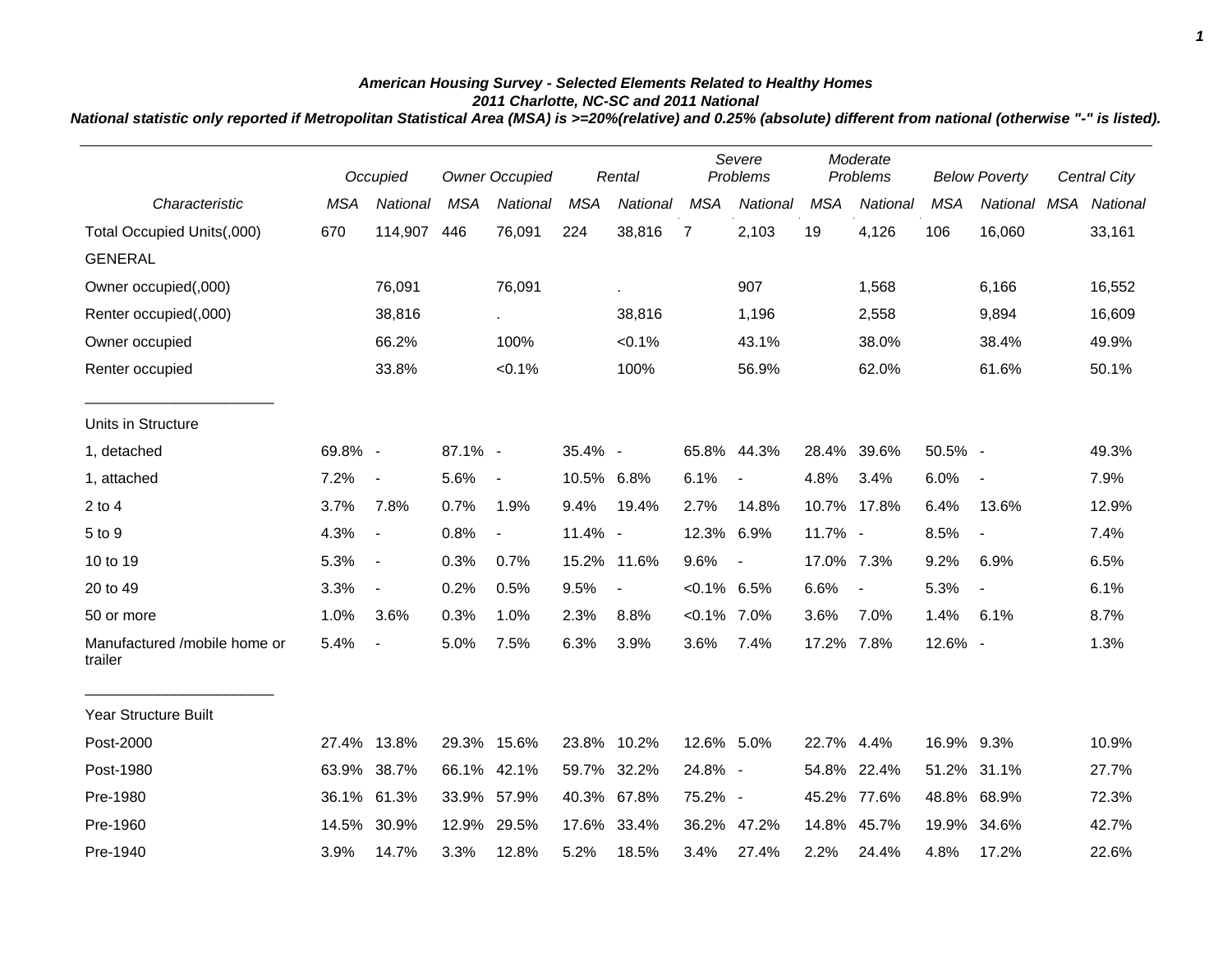|                                                        |         | Occupied                 |            | <b>Owner Occupied</b>    |            | Rental                   |                | Severe<br>Problems       |            | Moderate<br><b>Problems</b> |            | <b>Below Poverty</b>     | Central City |        |
|--------------------------------------------------------|---------|--------------------------|------------|--------------------------|------------|--------------------------|----------------|--------------------------|------------|-----------------------------|------------|--------------------------|--------------|--------|
| Characteristic                                         | MSA     | National                 | <b>MSA</b> | <b>National</b>          | <b>MSA</b> | National                 | <b>MSA</b>     | National                 | <b>MSA</b> | National                    | <b>MSA</b> | National MSA National    |              |        |
| Foundation (for 1-unit not<br>manufactured)            |         |                          |            |                          |            |                          |                |                          |            |                             |            |                          |              |        |
| 1-Unit not manufactured(,000)                          | 516     | 80,505                   | 413        | 66,752                   | 103        | 13,753                   | 5              | 1.040                    | 6          | 1.772                       | 60         | 7.844                    |              | 18,949 |
| With a basement under all of<br>house                  | 5.6%    | 32.7%                    | 6.2%       | 34.4%                    | 3.1%       | 24.0%                    | 3.7%           | 32.2%                    | 7.1%       | 22.1%                       | 6.5%       | 27.3%                    |              | 31.9%  |
| With a basement under part of<br>house                 | 4.5%    | 10.6%                    | 4.6%       | 11.3%                    | 3.9%       | 7.2%                     | 4.4%           | 7.9%                     | 3.4%       | 8.7%                        | 4.7%       | 7.3%                     |              | 8.1%   |
| With a crawl space                                     |         | 50.6% 22.1%              |            | 51.6% 21.4%              |            | 46.5% 25.3%              |                | 61.4% 24.1%              | 41.6% -    |                             |            | 52.7% 25.9%              |              | 20.2%  |
| On a concrete slab                                     | 38.2% - |                          | 36.6% -    |                          | 44.8% -    |                          | 30.5% -        |                          |            | 44.3% 23.7%                 | 34.9%      | $\overline{\phantom{a}}$ |              | 38.2%  |
| In some other way                                      | 1.1%    | 1.6%                     | 0.9%       | 1.4%                     | 1.7%       | 2.4%                     | $< 0.1\%$ 6.1% |                          | 3.7%       | 5.3%                        | 1.2%       | 3.2%                     |              | 1.6%   |
|                                                        |         |                          |            |                          |            |                          |                |                          |            |                             |            |                          |              |        |
| <b>EXTERIOR</b>                                        |         |                          |            |                          |            |                          |                |                          |            |                             |            |                          |              |        |
| <b>External Building Conditions(non</b><br>multiunit)  |         |                          |            |                          |            |                          |                |                          |            |                             |            |                          |              |        |
| Sagging roof                                           | 2.0%    | $\overline{\phantom{a}}$ | 1.7%       | $\overline{\phantom{a}}$ | 3.4%       | $\blacksquare$           | 15.6%          | $9.0\%$                  |            | 20.1% 11.4%                 | 4.4%       | $\overline{\phantom{a}}$ |              | 2.4%   |
| Missing roofing material                               | 3.7%    | $\blacksquare$           | 3.8%       | $\blacksquare$           | 3.4%       | 4.1%                     | 20.1% 9.9%     |                          | 9.8%       | 14.3%                       | 3.8%       | 5.8%                     |              | 3.8%   |
| Hole in roof                                           | 2.0%    | 1.5%                     | 2.1%       | 1.3%                     | 1.8%       | 2.4%                     | 15.6% 7.6%     |                          | 19.6%      | 11.9%                       | 4.0%       | $\overline{\phantom{a}}$ |              | 1.9%   |
| Missing bricks, siding, other<br>outside wall material | 1.9%    | 2.5%                     | 1.6%       | 2.2%                     | 3.0%       | 3.9%                     | 24.2%          | 10.7%                    | 4.1%       | 14.2%                       | 2.6%       | 5.0%                     |              | 3.2%   |
| Sloping outside walls                                  | 1.0%    |                          | 0.7%       | 1.0%                     | 2.2%       |                          | 7.6%           | 5.9%                     | 12.2% 8.4% |                             | 2.1%       | $\overline{\phantom{a}}$ |              | 1.5%   |
| Boarded up windows                                     | 0.5%    | 1.0%                     | 0.2%       | 0.9%                     | 1.6%       | $\overline{\phantom{a}}$ | 3.8%           | $\blacksquare$           | 9.6%       | 6.1%                        | 2.7%       | $\overline{a}$           |              | 1.5%   |
| <b>Broken windows</b>                                  | 3.3%    | 4.2%                     | 2.7%       | 3.7%                     | 5.4%       | 6.6%                     |                | 18.5% 14.1%              | 20.1% -    |                             | 6.4%       | 8.6%                     |              | 4.8%   |
| Bars on windows                                        | 0.8%    | 2.9%                     | 0.6%       | 2.7%                     | 1.4%       | 3.8%                     | 3.9%           | $\overline{\phantom{a}}$ | 2.4%       | 7.5%                        | 1.2%       | 4.8%                     |              | 8.9%   |
| Foundation crumbling or has open 8.6%<br>crack or hole |         | 5.4%                     | 8.8%       | 5.1%                     | 8.1%       | $\blacksquare$           | 12.2%          | 15.0%                    | 21.4% -    |                             | 9.0%       | $\blacksquare$           |              | 6.4%   |
| None of the above                                      | 81.8% - |                          | 82.7% -    |                          | 78.7% -    |                          | 48.4%          | 64.2%                    | 52.0% -    |                             | 77.0% -    |                          |              | 75.3%  |
| None of the above(excluding bars) 82.3% -              |         |                          | 83.1% -    |                          | 79.4% -    |                          |                | 52.4% 66.3%              | 52.0% -    |                             | 77.3% -    |                          |              | 81.9%  |
| Water Leakage During Last 12                           |         |                          |            |                          |            |                          |                |                          |            |                             |            |                          |              |        |

Months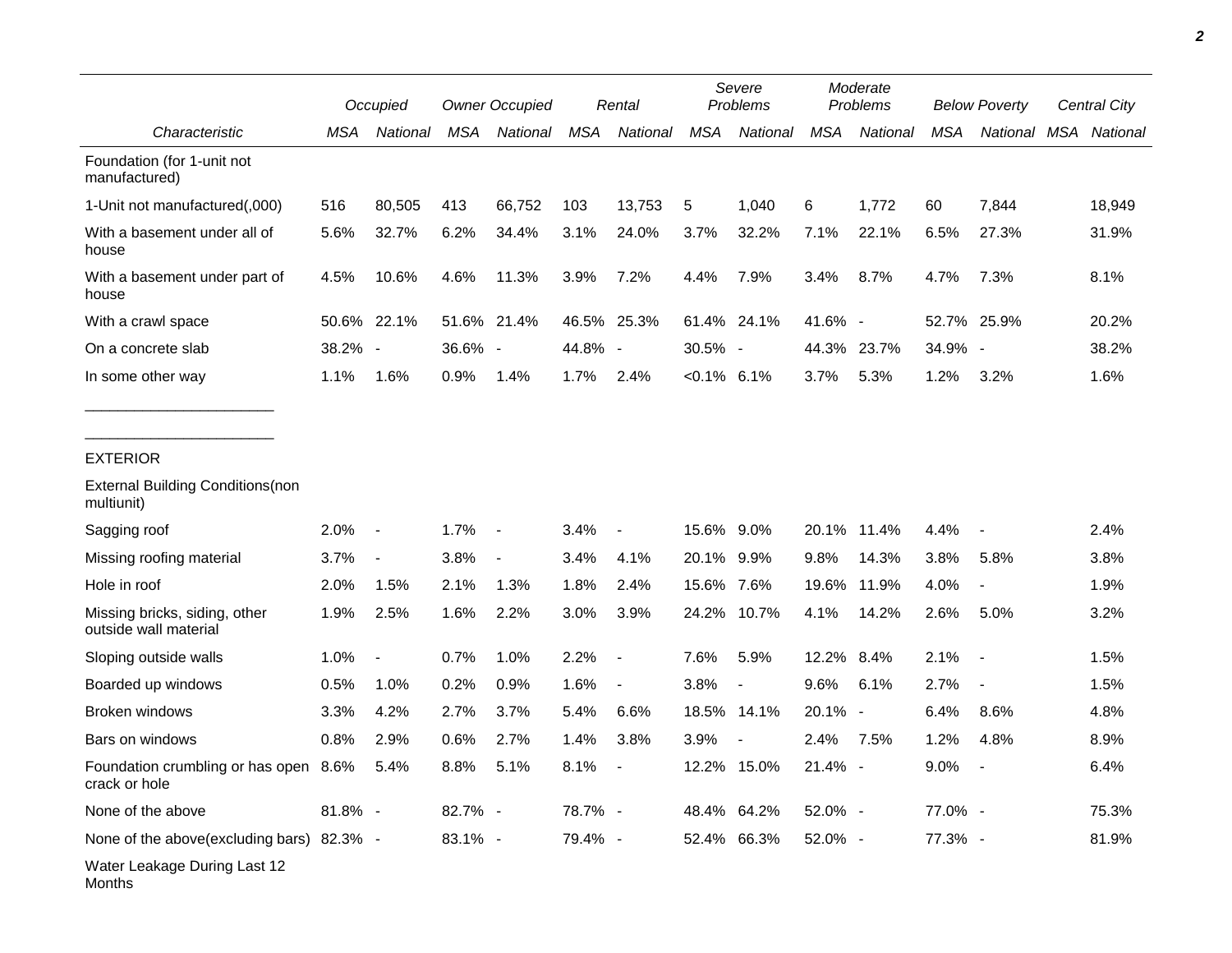|                                         | Occupied |                          | <b>Owner Occupied</b> |                | Rental  |                          | Severe<br>Problems |                | Moderate<br>Problems |                | <b>Below Poverty</b> |                          | Central City |       |
|-----------------------------------------|----------|--------------------------|-----------------------|----------------|---------|--------------------------|--------------------|----------------|----------------------|----------------|----------------------|--------------------------|--------------|-------|
| Characteristic                          | MSA      | National                 | MSA                   | National       | MSA     | National                 | MSA                | National       | MSA                  | National       | MSA                  | National MSA National    |              |       |
| With leakage from outside<br>structure  | 9.8%     |                          | 10.2% -               |                | 8.9%    | $\blacksquare$           |                    | 24.5% 17.4%    |                      | 39.9% 29.4%    | 11.1% -              |                          |              | 11.6% |
| Roof                                    | 7.5%     | 5.7%                     | 8.5%                  | 6.1%           | 5.6%    | $\blacksquare$           |                    | 15.3% 10.0%    |                      | 33.7% 16.8%    | 7.9%                 | $\blacksquare$           |              | 5.9%  |
| <b>Basement leak</b>                    | 0.2%     | 2.8%                     | 0.3%                  | 3.4%           | 0.1%    | 1.4%                     | $< 0.1\%$ 2.5%     |                | $< 0.1\%$ 5.1%       |                | 0.4%                 | 1.9%                     |              | 2.6%  |
| Walls, closed windows, or doors<br>leak | 1.6%     | 2.2%                     | 1.1%                  | 1.8%           | 2.8%    | $\overline{\phantom{a}}$ | 9.2%               | 4.7%           | 7.3%                 | 8.9%           | 2.4%                 | $\blacksquare$           |              | 2.9%  |
| Other or Unknown exterior Leak          | 0.8%     | 1.2%                     | 0.8%                  | 1.1%           | 0.8%    | 1.3%                     | 2.9%               | $\blacksquare$ | 2.7%                 | $\sim$         | 1.3%                 | $\blacksquare$           |              | 1.4%  |
| <b>INTERIOR</b>                         |          |                          |                       |                |         |                          |                    |                |                      |                |                      |                          |              |       |
| Damage                                  |          |                          |                       |                |         |                          |                    |                |                      |                |                      |                          |              |       |
| Holes in floors                         | 0.9%     | $\overline{\phantom{a}}$ | 0.8%                  | $\blacksquare$ | 1.2%    | 1.6%                     | 5.5%               | 7.2%           | 4.6%                 | 9.9%           | 2.1%                 | $\blacksquare$           |              | 1.3%  |
| Open cracks or holes                    | 5.1%     | $\overline{\phantom{a}}$ | 4.7%                  | $\blacksquare$ | 5.9%    | 7.1%                     | 21.2% -            |                | 26.0% -              |                | 7.1%                 | 8.6%                     |              | 6.7%  |
| Broken plaster or peeling paint         | 1.5%     | 2.1%                     | 1.2%                  | 1.5%           | 2.0%    | 3.1%                     | 11.8% 8.3%         |                | 19.6% -              |                | 2.9%                 | $\blacksquare$           |              | 3.2%  |
| Water Leakage During Last 12<br>Months  |          |                          |                       |                |         |                          |                    |                |                      |                |                      |                          |              |       |
| With leakage from inside structure      | 7.6%     | $\sim$                   | 6.8%                  | $\blacksquare$ | 9.3%    | 11.2%                    | 26.4%              | 16.2%          |                      | 31.8% 25.1%    | 9.4%                 | $\overline{\phantom{a}}$ |              | 10.0% |
| Fixtures backed up or overflowed        | 2.0%     | $\overline{\phantom{a}}$ | 1.9%                  | $\blacksquare$ | 2.3%    |                          | 11.2%              | 4.9%           | 10.8% 6.6%           |                | 3.2%                 | 2.2%                     |              | 2.2%  |
| Pipes leaked                            | 3.4%     | $\sim$                   | 3.4%                  | $\blacksquare$ | 3.6%    | 4.9%                     | 15.2%              | 8.4%           | 17.1%                | 12.5%          | 3.6%                 | 5.1%                     |              | 4.5%  |
| Broken water heater                     | 0.7%     | $\blacksquare$           | 0.4%                  | 0.9%           | 1.1%    | 0.8%                     | 2.9%               | 1.4%           | 2.8%                 | 2.0%           | 1.0%                 |                          |              | 0.7%  |
| Other or Unknown                        | 1.8%     | 2.4%                     | 1.3%                  | 1.8%           | $3.0\%$ | $\overline{\phantom{a}}$ | 2.7%               | 3.2%           | 6.1%                 | $\blacksquare$ | 2.6%                 | $\blacksquare$           |              | 2.9%  |
| Rodents                                 |          |                          |                       |                |         |                          |                    |                |                      |                |                      |                          |              |       |
| Signs of rats in last 3 mon.            | 0.4%     | 1.0%                     | 0.4%                  | 0.9%           | 0.4%    | 1.3%                     | 2.8%               |                | 1.6%                 | 3.6%           | 0.7%                 | 1.8%                     |              | 1.4%  |
| Signs of mice in last 3 mon.            | 9.7%     | $\overline{\phantom{a}}$ | 11.3% -               |                | 6.6%    | 10.0%                    | 18.8% -            |                |                      | 16.5% 20.0%    | 8.8%                 | 12.5%                    |              | 9.9%  |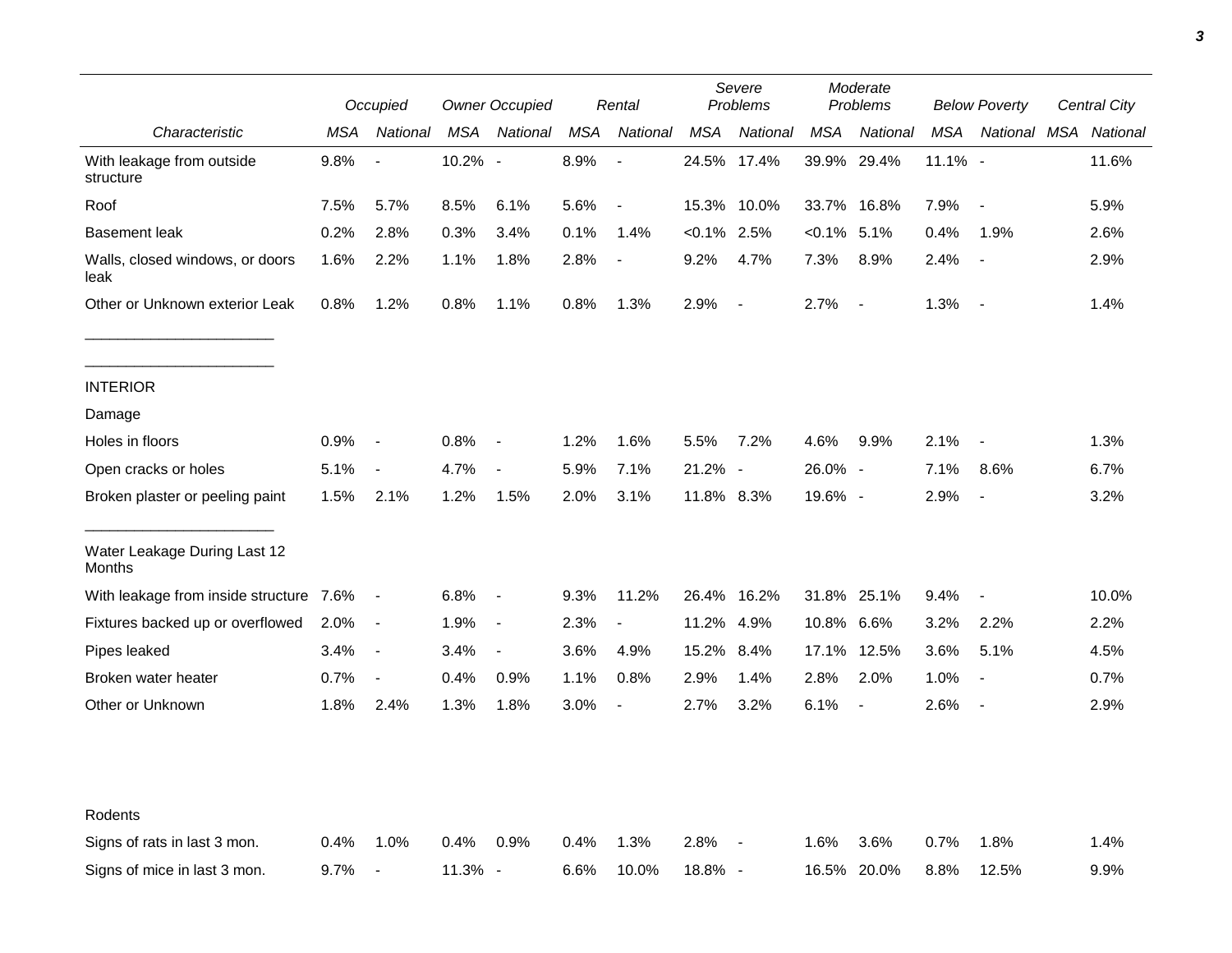|                                                           | Occupied    |                          | <b>Owner Occupied</b> |                          | Rental         |                | Severe<br>Problems |                          | Moderate<br>Problems |                 | <b>Below Poverty</b> |                          | Central City |           |
|-----------------------------------------------------------|-------------|--------------------------|-----------------------|--------------------------|----------------|----------------|--------------------|--------------------------|----------------------|-----------------|----------------------|--------------------------|--------------|-----------|
| Characteristic                                            | <b>MSA</b>  | National                 | <b>MSA</b>            | National                 | <b>MSA</b>     | National       | <b>MSA</b>         | National                 | <b>MSA</b>           | National        | <b>MSA</b>           | National MSA             |              | National  |
| Signs of rodents, not sure which<br>kind in last 3 mon.   | 0.6%        | $\overline{\phantom{a}}$ | 0.6%                  |                          | 0.5%           | 0.8%           | $< 0.1\%$ 1.5%     |                          | 3.3%                 | 1.6%            | 1.0%                 | $\overline{\phantom{a}}$ |              | 0.7%      |
| Electrical                                                |             |                          |                       |                          |                |                |                    |                          |                      |                 |                      |                          |              |           |
| No electrical wiring                                      | $< 0.1\%$ - |                          | $< 0.1\%$ -           |                          | $< 0.1\%$ 0.2% |                | $< 0.1\%$ 3.2%     |                          | $< 0.1\%$ 0.1%       |                 | $< 0.1\%$ 0.3%       |                          |              | 0.1%      |
| <b>Exposed wiring</b>                                     | 1.3%        | 1.6%                     | 1.0%                  | 1.3%                     | 1.9%           | $\sim$         | 6.0%               | $\overline{\phantom{a}}$ | 5.0%                 | 3.9%            | 2.9%                 |                          |              | 1.6%      |
| Rooms without electric outlets                            | 0.6%        | $\sim$                   | 0.3%                  | 0.6%                     | 1.1%           | $\sim$ $-$     | 3.1%               | 6.5%                     | $< 0.1\%$ 2.2%       |                 | 1.1%                 | 1.4%                     |              | 1.0%      |
| Fuses/breakers blown in last 3<br>mon.                    | 10.6% -     |                          | 12.0% 9.4%            |                          | 7.9%           | $\sim$         | 27.6%              | 14.7%                    | 14.6% -              |                 | 9.5%                 | $\overline{\phantom{a}}$ |              | 9.6%      |
| Sanitation                                                |             |                          |                       |                          |                |                |                    |                          |                      |                 |                      |                          |              |           |
| Lacking complete kitchen facilities                       | 1.5%        | $\overline{\phantom{a}}$ | 0.4%                  | $\blacksquare$           | 3.6%           | $\blacksquare$ | 3.0%               | 8.4%                     | 51.9% -              |                 | 3.0%                 |                          |              | 2.8%      |
| Lacking some or all plumbing<br>facilities                | 0.4%        | 1.3%                     | 0.2%                  | 0.8%                     | 0.7%           | 2.1%           |                    | 34.2% 68.2%              | $<0.1\%$ 0.0%        |                 | 0.9%                 | 2.1%                     |              | 1.8%      |
| Water not safe to drink                                   | 5.3%        | 8.3%                     | 4.7%                  | 6.2%                     | 6.7%           | 12.3%          | 13.0% -            |                          | 14.7% -              |                 | 7.4%                 | 13.1%                    |              | 10.1%     |
| Water stoppage in last 3 mon.                             | 3.8%        | $\blacksquare$           | 3.7%                  | $\overline{\phantom{a}}$ | 4.1%           | 5.1%           | 15.3% 8.3%         |                          | 7.0%                 | 9.4%            | 3.2%                 | 4.8%                     |              | 4.0%      |
| No flush toilets working some time 1.7%<br>in last 3 mon. |             | $\sim$                   | 1.1%                  | $\blacksquare$           | 2.9%           | $\blacksquare$ | 12.2%              | 5.7%                     | 6.7%                 | 9.8%            | 2.6%                 | 3.4%                     |              | 2.5%      |
| With sewage disposal breakdowns 1.0%<br>in last 3 mon.    |             | 1.4%                     | 1.0%                  | $\overline{\phantom{a}}$ | 0.9%           | 1.7%           | 3.1%               | $\overline{\phantom{a}}$ | 2.5%                 | 5.0%            | 1.4%                 | 2.0%                     |              | 1.6%      |
| Septic tank, cesspool, chemical<br>toilet                 | 18.6% -     |                          | $23.4\%$ -            |                          | 8.9%           | $\sim$         |                    | 11.5% 15.6%              | 18.9% -              |                 |                      | 20.4% 14.7%              |              | 1.3%      |
| With septic tank or cesspool<br>breakdowns in last 3 mon. | 0.1%        | $\overline{\phantom{a}}$ | 0.1%                  | $\overline{\phantom{a}}$ | 0.1%           | $\sim$         | $< 0.1\%$ 0.8%     |                          | $< 0.1\%$ 0.8%       |                 | 0.4%                 |                          |              | $< 0.1\%$ |
| <b>HEATING/FUEL</b>                                       |             |                          |                       |                          |                |                |                    |                          |                      |                 |                      |                          |              |           |
| Main Heating Equipment                                    |             |                          |                       |                          |                |                |                    |                          |                      |                 |                      |                          |              |           |
| Warm-air furnace                                          | 66.1% -     |                          | 71.3% -               |                          | 55.7% -        |                |                    | 76.0% 47.8%              | 42.6% -              |                 | 57.7% -              |                          |              | 62.8%     |
| Steam or hot water system                                 | 0.3%        | 11.0%                    | 0.3%                  | 9.7%                     | 0.3%           | 13.5%          |                    | $< 0.1\%$ 18.6%          |                      | $< 0.1\%$ 14.0% | 0.4%                 | 10.9%                    |              | 15.6%     |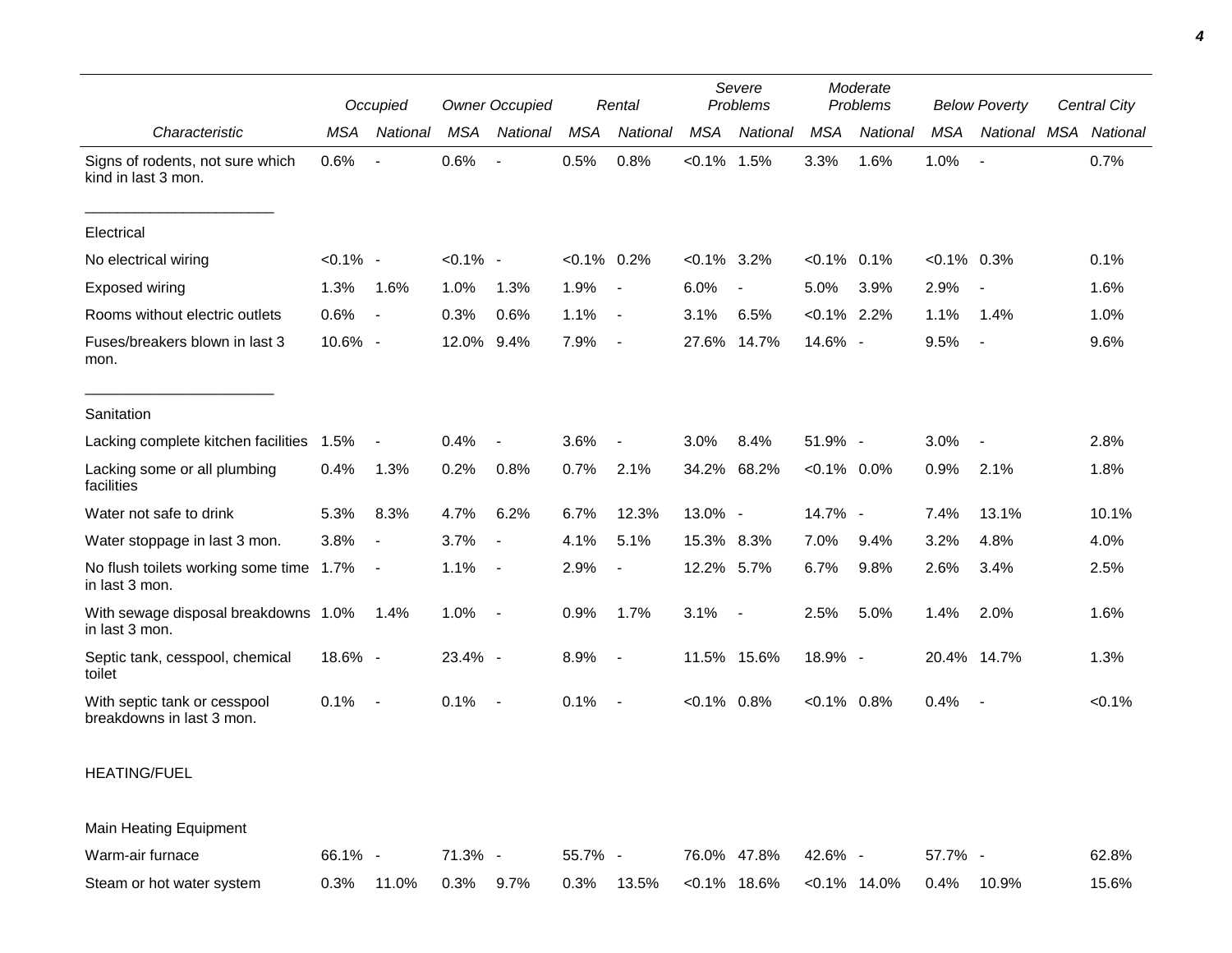|                                                         |                | Occupied                 |                | <b>Owner Occupied</b>    |                | Rental                   | Severe<br>Problems |             | Moderate<br>Problems |                     | <b>Below Poverty</b> |                          | Central City |
|---------------------------------------------------------|----------------|--------------------------|----------------|--------------------------|----------------|--------------------------|--------------------|-------------|----------------------|---------------------|----------------------|--------------------------|--------------|
| Characteristic                                          | <b>MSA</b>     | National                 | <b>MSA</b>     | National                 | <b>MSA</b>     | National                 | <b>MSA</b>         | National    | <b>MSA</b>           | National            | <b>MSA</b>           | National MSA             | National     |
| Electric heat pump                                      | 25.5%          | 11.8%                    | 22.2%          | 12.9%                    | 32.2%          | 9.6%                     | 18.0%              | 7.1%        | 22.6%                | 4.8%                | 26.8%                | 9.7%                     | 8.5%         |
| Built-in electric units                                 | 1.5%           | 4.2%                     | 1.1%           | 2.6%                     | 2.4%           | 7.4%                     | 2.9%               | 5.2%        | $< 0.1\%$            | 5.6%                | 3.3%                 | 5.9%                     | 3.9%         |
| Floor, wall, or other built-in hot air<br>without ducts | 4.3%           | $\blacksquare$           | 3.3%           | 2.4%                     | 6.3%           | $\blacksquare$           | 3.1%               | 7.0%        | 8.8%                 | 5.6%                | 6.3%                 | $\overline{\phantom{a}}$ | 5.2%         |
| Room heaters with flue                                  | 0.5%           | 0.8%                     | 0.4%           | 0.7%                     | 0.8%           | $\blacksquare$           | $< 0.1\%$ 1.1%     |             | $< 0.1\%$            | 1.1%                | 1.3%                 |                          | 0.6%         |
| Room heaters without flue                               | 0.4%           | 1.0%                     | 0.5%           | 0.8%                     | 0.3%           | 1.2%                     | $< 0.1\%$ 2.5%     |             | 14.7%                | 25.2%               | 0.8%                 | 2.2%                     | 0.7%         |
| Portable electric heaters                               | 0.7%           | 1.2%                     | 0.5%           | 0.9%                     | 1.3%           | 1.8%                     | $< 0.1\%$ 3.9%     |             | 6.4%                 | 2.0%                | 1.8%                 | 3.0%                     | 1.4%         |
| <b>Stoves</b>                                           | 0.2%           | 0.9%                     | 0.2%           | 1.2%                     | 0.3%           | $\blacksquare$           | $< 0.1\%$ 4.0%     |             | 2.6%                 | 1.0%                | 0.9%                 | 1.2%                     | 0.1%         |
| Fireplace with inserts                                  | 0.2%           | $\overline{\phantom{a}}$ | 0.2%           | $\overline{\phantom{a}}$ | 0.2%           | $\overline{\phantom{a}}$ | $< 0.1\%$ 0.1%     |             | 1.2%                 | 0.1%                | $< 0.1\%$            | 0.1%                     | $< 0.1\%$    |
| Fireplace without inserts                               | $< 0.1\%$ 0.1% |                          | $< 0.1\%$ 0.1% |                          | $< 0.1\%$ -    |                          | $< 0.1\%$ 0.2%     |             | $< 0.1\%$            | 0.1%                | $< 0.1\%$ 0.1%       |                          |              |
| Other                                                   | 0.1%           | $\blacksquare$           | 0.1%           |                          | 0.1%           | 0.4%                     | $< 0.1\%$ 1.1%     |             | $< 0.1\%$            | 0.3%                | 0.6%                 |                          | 0.3%         |
| No heating equipment                                    | 0.1%           | 0.4%                     | $< 0.1\%$ 0.3% |                          | 0.2%           | 0.7%                     | $< 0.1\%$          | 1.1%        | 1.0%                 | 0.7%                | 0.3%                 | 0.6%                     | 0.7%         |
| Cooking stove                                           | $< 0.1\%$      | 0.1%                     | $< 0.1\%$ -    |                          | $< 0.1\%$ 0.1% |                          | $< 0.1\%$ 0.2%     |             | $< 0.1\%$            | 0.3%                | $< 0.1\%$ 0.2%       |                          | 0.1%         |
| <b>Water Heating Fuel</b>                               |                |                          |                |                          |                |                          |                    |             |                      |                     |                      |                          |              |
| Electricity                                             |                | 56.4% 41.3%              | 46.5% -        |                          | 76.1%          | 45.7%                    | 64.2%              | 38.7%       | 78.3%                | 39.0%               | 74.1%                | 46.9%                    | 31.9%        |
| Gas, LP/bottled gas                                     |                | 43.5% 54.3%              | 53.4% -        |                          | 23.8%          | 49.7%                    |                    | 35.8% 53.8% | 21.7% 55.2%          |                     | 25.9%                | 49.2%                    | 62.8%        |
| Fuel oil                                                | $< 0.1\%$ 4.1% |                          | $< 0.1\%$ 4.0% |                          | 0.1%           | 4.3%                     | $<0.1\%$ 6.5%      |             | $< 0.1\%$ 5.1%       |                     | $< 0.1\%$ 3.6%       |                          | 5.0%         |
| Kerosene or other liquid fuel                           | $< 0.1\%$ -    |                          | $< 0.1\%$ -    |                          | $< 0.1\%$ -    |                          | $< 0.1\%$          | $< 0.1\%$   | $< 0.1\%$            | 0.1%                | $< 0.1\%$ -          |                          |              |
| Other                                                   | 0.1%           | 0.4%                     | 0.1%           | 0.4%                     | $< 0.1\%$ 0.2% |                          | $< 0.1\%$          | 1.0%        | $< 0.1\%$ 0.5%       |                     | $< 0.1\%$ 0.3%       |                          | 0.2%         |
| Clothes Dryer(,000)                                     | 599            | 93,052                   | 433            | 72,397                   | 166            | 20,655                   | 6                  | 1,139       | 11                   | 2,344               | 79                   | 9,825                    | 21,908       |
| Have Clothes Dryer                                      | 89.5% -        |                          | 97.2% -        |                          | 74.0% 53.2%    |                          |                    | 81.9% 54.2% | 60.8% -              |                     | 74.4% -              |                          | 66.1%        |
| Electricity                                             | 93.5% -        |                          | 91.7% -        |                          | 98.4% -        |                          | 95.9% -            |             | 98.2% -              |                     | 97.7% -              |                          | 74.3%        |
| Gas, LP gas (liquid propane)                            | 6.5%           | 21.8%                    | 8.3%           | 23.5%                    | 1.6%           | 15.8%                    | 4.1%               | 21.0%       | 1.8%                 | 17.5%               | 2.3%                 | 17.8%                    | 25.6%        |
| Other                                                   | $< 0.1\%$ 0.1% |                          | $< 0.1\%$ -    |                          | $< 0.1\%$ 0.1% |                          | $< 0.1\%$ 0.1%     |             |                      | $< 0.1\%$ $< 0.1\%$ | $< 0.1\%$ 0.1%       |                          | 0.1%         |

Heating Problems

\_\_\_\_\_\_\_\_\_\_\_\_\_\_\_\_\_\_\_\_\_\_\_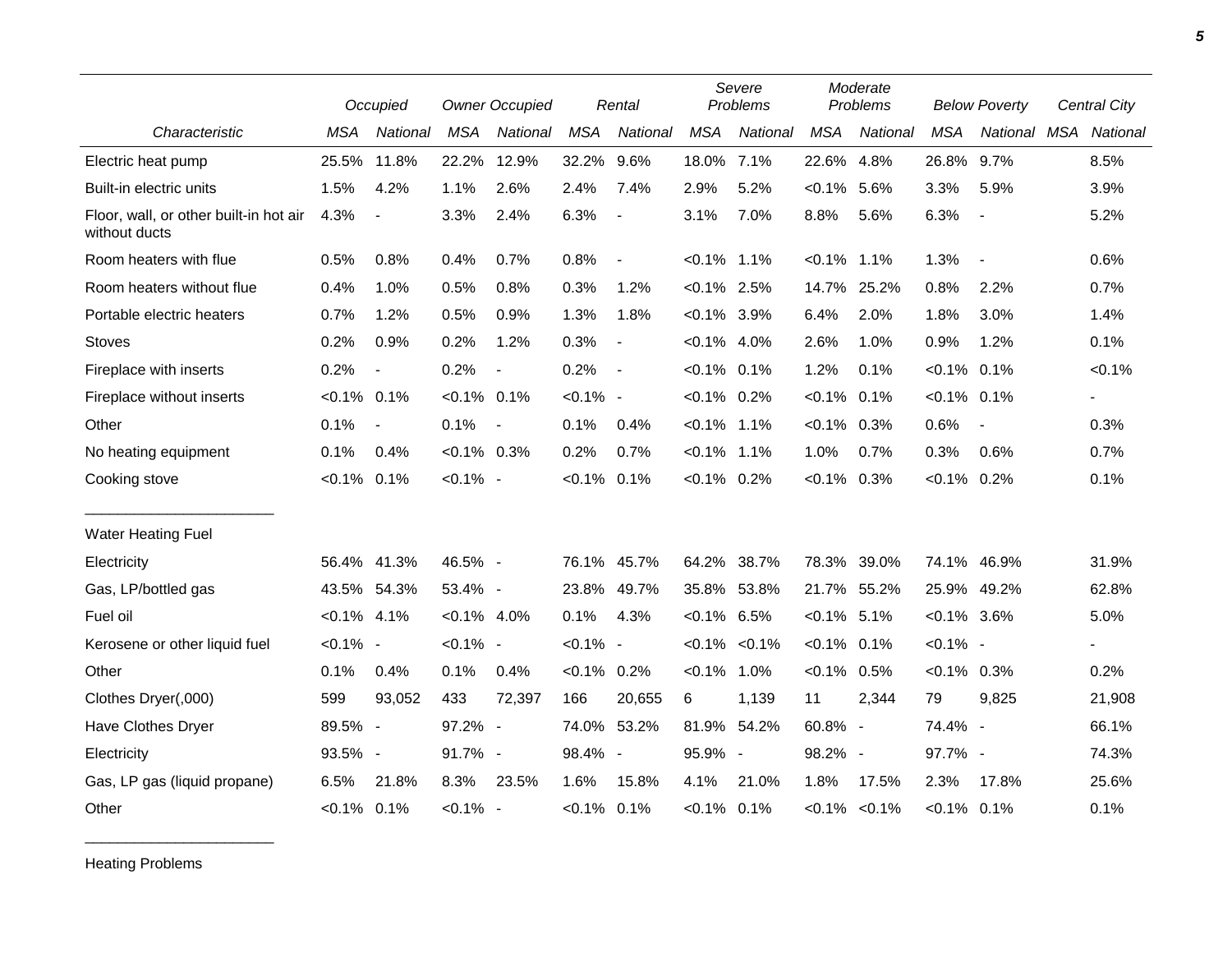|                                                             |                | Occupied                     |                | <b>Owner Occupied</b>    |                | Rental                   |                | Severe<br>Problems       |                | Moderate<br>Problems     |                | <b>Below Poverty</b> |  | Central City |  |
|-------------------------------------------------------------|----------------|------------------------------|----------------|--------------------------|----------------|--------------------------|----------------|--------------------------|----------------|--------------------------|----------------|----------------------|--|--------------|--|
| Characteristic                                              | MSA            | National                     | <b>MSA</b>     | National                 | <b>MSA</b>     | National                 | <b>MSA</b>     | <b>National</b>          | <b>MSA</b>     | National                 | <b>MSA</b>     | National MSA         |  | National     |  |
| Uncomfortably cold for 24 hours or 8.1%<br>more last winter |                |                              | 7.9%           |                          | 8.8%           | 12.5%                    | 69.0%          | 43.7%                    | 12.4% 22.2%    |                          | 11.9% -        |                      |  | 10.1%        |  |
| Heating equipment breakdowns                                | 3.0%           | 2.3%                         | 3.2%           | 1.9%                     | 2.5%           | 3.2%                     |                | 62.6% 31.2%              | 1.2%           | 4.1%                     | 3.3%           |                      |  | 3.0%         |  |
| Other causes                                                | 4.3%           | 5.9%                         | 4.4%           | 5.5%                     | 4.0%           | 6.7%                     | 8.8%           | 11.0%                    | 7.8%           | 15.4%                    | 6.6%           | 8.0%                 |  | 6.0%         |  |
| Utility interruption                                        | 1.6%           | $\qquad \qquad \blacksquare$ | 2.0%           | $\blacksquare$           | 1.0%           | $\blacksquare$           | 2.5%           | 1.5%                     | 3.9%           | 1.9%                     | 1.3%           | 1.6%                 |  | 1.1%         |  |
| Inadequate heating capacity                                 | 0.5%           | 1.1%                         | 0.4%           | 0.7%                     | $0.6\%$        | 2.0%                     | 3.3%           | $\overline{\phantom{a}}$ | $< 0.1\%$ 5.4% |                          | 0.8%           | 2.2%                 |  | 1.7%         |  |
| Inadequate insulation                                       | 0.6%           | 1.1%                         | 0.5%           | $\overline{\phantom{a}}$ | 0.9%           | 1.8%                     | $< 0.1\%$      | 3.1%                     | $< 0.1\%$      | 5.0%                     | 1.3%           | 2.0%                 |  | 1.4%         |  |
| Cost of heating                                             | 0.8%           |                              | 0.7%           | 1.0%                     | 1.1%           |                          | $< 0.1\%$ 1.7% |                          | 1.3%           | 2.8%                     | 1.9%           | 1.3%                 |  | 0.8%         |  |
| Other                                                       | 0.9%           | 1.3%                         | 1.0%           |                          | 0.6%           | 1.6%                     | 2.9%           |                          | 2.6%           | 3.2%                     | 1.5%           | 1.8%                 |  | 1.6%         |  |
| SELECTED PHYSICAL<br><b>PROBLEMS</b>                        |                |                              |                |                          |                |                          |                |                          |                |                          |                |                      |  |              |  |
| Severe Physical Problems(,000)                              | 7              | 2,103                        | 4              | 907                      | 3              | 1,196                    | $\overline{7}$ | 2,103                    |                |                          | $\overline{2}$ | 522                  |  | 909          |  |
| Severe physical problems                                    | 1.1%           | 1.8%                         | 0.9%           | 1.2%                     | 1.5%           | 3.1%                     | 100%           | $\overline{\phantom{a}}$ |                |                          | 1.9%           | 3.3%                 |  | 2.7%         |  |
| Plumbing                                                    | 0.4%           | 1.2%                         | 0.2%           | 0.8%                     | 0.7%           | 2.1%                     |                | 34.2% 68.2%              |                |                          | 0.9%           | 2.1%                 |  | 1.8%         |  |
| Heating                                                     | 0.6%           | $\overline{\phantom{a}}$     | 0.7%           | 0.3%                     | 0.6%           | 0.9%                     | 59.8%          | 28.6%                    |                |                          | 0.6%           | 1.1%                 |  | 0.8%         |  |
| Electric                                                    | $< 0.1\%$ -    |                              | $< 0.1\%$ 0.1% |                          | 0.1%           | $\overline{\phantom{a}}$ | 3.1%           | $\overline{\phantom{a}}$ |                |                          | 0.2%           |                      |  | < 0.1%       |  |
| Hallways                                                    | $< 0.1\%$ 0.0% |                              | $< 0.1\%$ 0.0% |                          | $< 0.1\%$ 0.0% |                          | $< 0.1\%$ 0.0% |                          |                |                          | $< 0.1\%$ 0.0% |                      |  | 0.0%         |  |
| Upkeep                                                      | $< 0.1\%$ -    |                              | $< 0.1\%$ -    |                          | 0.1%           | $\overline{\phantom{a}}$ | 2.8%           | $\overline{\phantom{a}}$ |                |                          | 0.2%           |                      |  | 0.1%         |  |
| Moderate Physical Problems(,000)                            | 19             | 4,126                        | 8              | 1,568                    | 11             | 2,558                    |                | $\epsilon$               | 19             | 4,126                    | 6              | 1,170                |  | 1,628        |  |
| Moderate physical problems                                  | 2.8%           | 3.6%                         | 1.7%           | 2.1%                     | 5.0%           | 6.6%                     |                |                          | 100%           | $\overline{\phantom{a}}$ | 5.4%           | 7.3%                 |  | 4.9%         |  |
| Plumbing                                                    | 0.1%           | $\overline{a}$               | 0.1%           | $\blacksquare$           | 0.2%           |                          |                |                          | 4.4%           | $\overline{\phantom{a}}$ | 0.2%           |                      |  | 0.3%         |  |
| Heating                                                     | 0.4%           | 0.9%                         | 0.5%           | 0.8%                     | 0.3%           | 1.1%                     |                |                          |                | 14.7% 25.2%              | 0.8%           | 2.1%                 |  | 0.7%         |  |
| Upkeep                                                      | 1.5%           | $\overline{\phantom{a}}$     | 0.4%           | $\blacksquare$           | 3.5%           | $\blacksquare$           |                |                          | 51.9% -        |                          | 2.8%           | $\blacksquare$       |  | 2.6%         |  |
| Hallways                                                    | $< 0.1\%$ 0.0% |                              | $< 0.1\%$ 0.0% |                          | $< 0.1\%$ 0.0% |                          |                |                          | $< 0.1\%$ 0.0% |                          | $< 0.1\%$ 0.0% |                      |  | 0.0%         |  |
| Kitchen                                                     | 0.9%           | $\blacksquare$               | 0.8%           | $\overline{\phantom{a}}$ | 1.0%           | 1.7%                     |                |                          | 30.5% -        |                          | 1.9%           |                      |  | 1.6%         |  |

\_\_\_\_\_\_\_\_\_\_\_\_\_\_\_\_\_\_\_\_\_\_\_